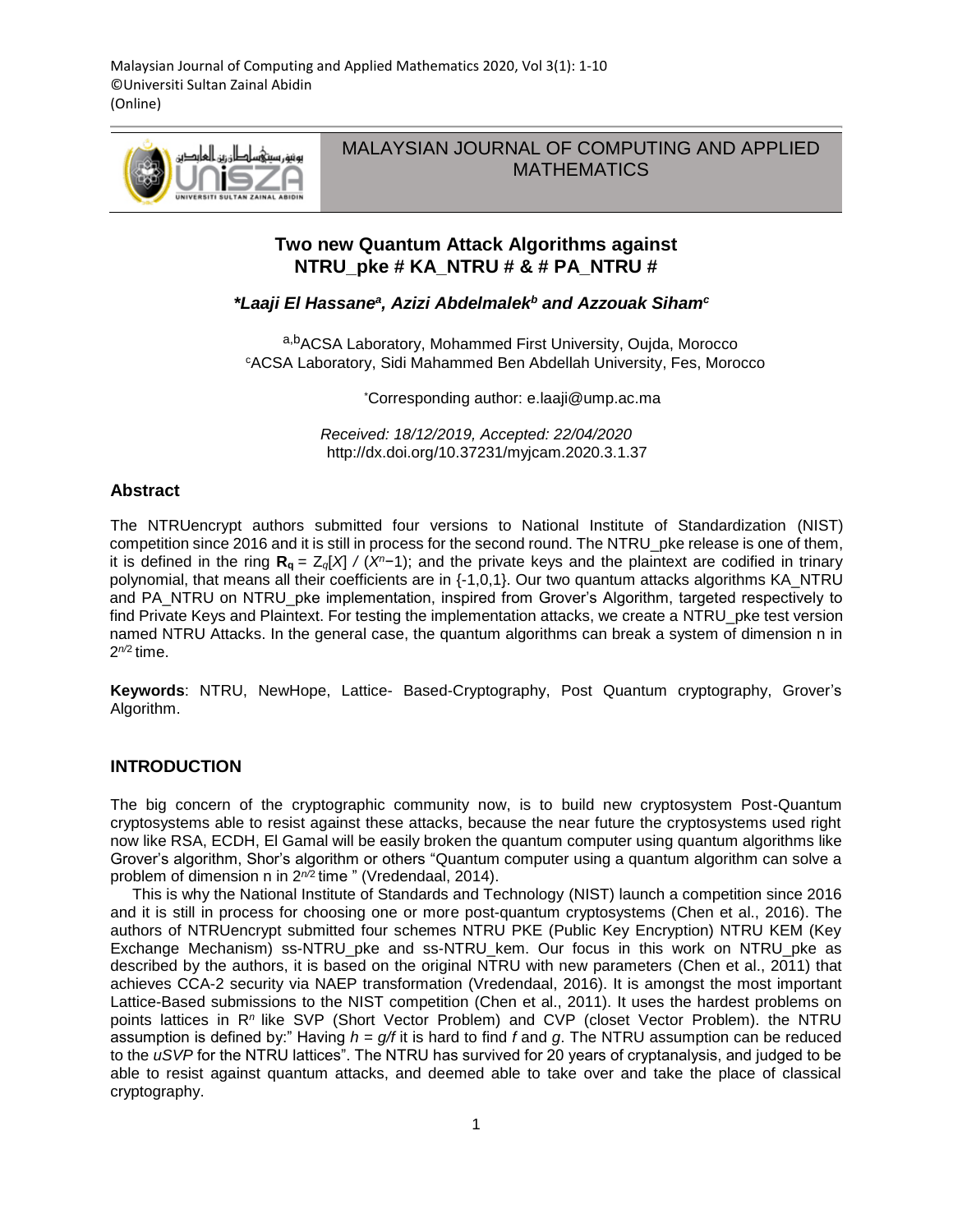### **A. Related Works**

The most attacks used to check the robustness of Lattice-Based Cryptosystems are the Reduction algorithms attack and Meet-In-the-Middle (MIM) attack developed by (Oldgz) (Vredendaal, 2016), or the hybrid attacks that use the mixture of the reduction attack and MIM attack (Hoffstein et al., 2017). Others types attacks exist like Cold Boot attack developed by Martin Albrecht et.al. (2018) and another aspect of security problems named Side-channel attack developed by Kocher (Liu et al., 2017).

### **B. Our Work**

In this paper, we present two attacks algorithms on NTRU\_pke implementation level, named KA\_NTRU and PA\_NTRU targeted respectively to find the private keys and plaintext. The domain of NTRU\_pke is the ring **Rq** = Z*q*[*X*]*/*(*X<sup>n</sup>*−1), and the private keys are trinary polynomials generated according to Uniform Distribution, that means that all their coefficients are in {-1,0,1} and the plaintext also codified in a trinary polynomial. For testing our attacks, we re-implemented new release NTRU Attacks which include the attacks implementation functions. For example, we tested the attacks with small polynomial dimensions, we obtained the bellow result: when the polynomial dimension is equal to 17 the system was broken in about 1,5 minutes for KA NTRU and in about 30 seconds for PA \_NTRU. All our test is performed in computer PC Toshiba i7. And we note that our work is inspired from Grover's algorithm and Scott Fluhrer work (Fluhrer, 2015). The NTRU\_pke scheme chooses all the trinary polynomials according to a Uniform Distribution (UFD), indeed, an attacker can use the Quantum Computer and our attacks to break the system by sampling simultaneously the coefficients of the trinary polynomials to find respectively the private keys and plaintext as we are going to describe in section 5.

## **C. Outline**

The remainder of our work is organized as follows: Section 1: this introduction; Section 2: preliminaries: We start by noting and defining the terminology used in this paper. Then we recall the necessary knowledge of the Lattice-Based-Cryptography, a brief description of sampling methods Uniform distribution (UFD) and we also give a brief description of quantum algorithms. Section 3: We recall the related work's description of the principal attacks on NTRU cryptosystem. Section 4: We give an overview of the original NTRU scheme and NTRU\_pke release submitted to NIST competition; Section 5: We present our two attacks algorithms KA NTRU and PA\_NTRU against NTRU\_pke to recover respectively the private keys and the plaintext. Section 6: In this section, we present the principal specification of our attacks, implementations and our new release implementation NTRU Attacks. Section 7: We draw conclusions and some topics that may provide interesting research area.

## **PRELIMINARIES**

### *A. Notations*

In the remainder of this paper, we use the following notations: LBC for Lattice-Based-Cryptography (Hoffstein et al., 1998); *L*<sub>(*B*)</sub> Lattice of **R**<sup>*n*</sup> with base **B** = ( $\vec{e}_1,...\vec{e}_n$ ) with the form L<sub>(*B*)</sub> ={ $\vec{v} \in R^n$ ,  $(a_1,...,a_n) \in Z^n$  $\vec{v}$  =  $a_1\vec{e}_1$  +  $...$  +  $a_n\vec{e}_n$  (Chen et al., 2011); **R** = **Z**[X] $/(X^n - 1)$  the ring polynomial with coefficient in Z<sup>n</sup>; and *R*<sub>a</sub> the quotient ring polynomial with coefficients in [0, q];  $||\vec{v}||$  the norm of vector  $\vec{v}$ ;  $||\vec{v}|| = max|v_i|$  the lownorm ; (a,b,..) uppercase the elements of R; (a,b,...) lowercase the coefficients of elements of R; the  $\lt \vec{v} \cdot \vec{u}$  $>$  inert product of  $\vec{v}$  and  $\vec{u}$ ; we refer to sampUFD(seed) the polynomial sampled according to Uniform Distribution . We refer to *Trinary Polynomials*

*T*( $d_1$ , $d_2$ ) =  $a(x)$  ∈ *R* with the polynomial  $a(x)$  has  $d_1$  coefficients equal to *1*;  $d_2$  coefficients equal to − *1* and the rest of coefficients equal to *0*.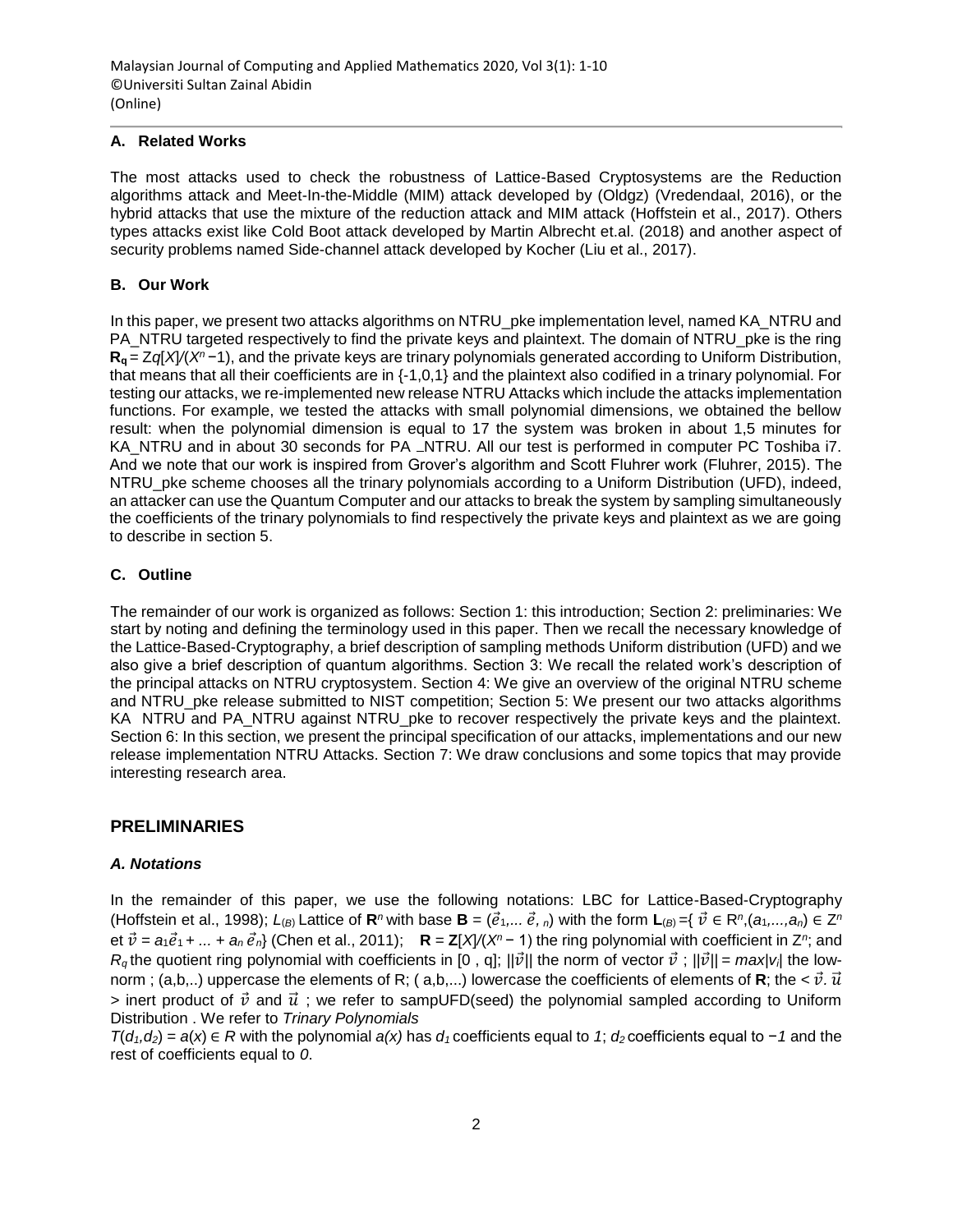We refer to KA\_NTRU the Private Key Attack algorithm, we refer to PA\_NTRU the Plaintext Attack Algorithm and the we refer to NTRU\_Attacks Our test implementation release of the original cryptosystem NTRU pke which takes into consideration our idea and keeps all the parameters (Hoffstein et al., 2017).

#### *B. Lattices Problems*

LBC like all cryptosystems it is based on mathematical concepts and theories to encrypt and decrypt as well as to demonstrate the complexity and the difficulty of breaking those cryptographic systems by posing problems that are difficult to solve. The principal Lattice problems are SVP and CVP and their approximate versions. *The Shortest Vector Problem (SVP)* (Hoffstein et al., 1998): Finding (SVP) in Lattice *L*(*B*) is finding a nonzero vector that minimizes the Euclidean norm. Formally the problem SVP is to find a non-zero vector:

$$
\tilde{\mathbf{v}} \in \mathbf{L}_{(\mathbf{B})} for all \tilde{\mathbf{x}} \in \mathbf{L}_{(\mathbf{B})} we have \|\tilde{\mathbf{v}}\| \le \|\tilde{\mathbf{x}}\|
$$
 (1)

The Closest Vector Problem (CVP): Given the Lattice  $L_{(B)}$ , and a vector  $\tilde{\mathbf{w}} \in \mathbb{R}^m$  to find a vector  $\tilde{\mathbf{v}} \in \mathbf{L}_{(\mathbf{B})}$  "Closest" to  $\vec{w}$ , is to find a vector  $\vec{v} \in L_{(B)}$  that minimizes the Euclidean norm  $\|\vec{w} - \vec{v}\|$  where:

$$
\|\vec{w} - \vec{v}\| = \min\{\|\vec{w} - \vec{v}\|/\tilde{\mathbf{v}} \in \mathbf{L}_{(\mathbf{B})}\}\
$$
(2)

#### *C. LBC Cryptosystems*

There are different cryptosystems based on LBC the first construction was created by AJTAI-DWORK[10] in 1996 but in 2001 Nguyen and Stern broke this cryptosystem by solving the SVP and CVP. Also, Goldreich Goldwasser and Halevi (GGH) in 1997 are created, their cryptosystem, but also in 2001 Nguyen and Stern broke this cryptosystem by solving the SVP and CVP (Hartmann, 2015) and others cryptosystems exist like Learning With Errors (LWE) created by Oded Regev in 2005 but it is still of research stage right now. Only NTRU( standardized by IEEE P1363.1 on April 2011) is judged able to resist against all attacks conjectured (Micciancio & Regev, 2009).

#### *D. Description of Uniform Distribution law (UFD) (Fleury & Dupont, 1986).*

*Definition*: Let X be a random variable on  $(ω, P(ω), P)$  on image space:  $X(ω) = {x_1, x_2,...,x_n}$  of law *p*. We say that X is uniform variable or X follows a Uniform law:

$$
if \quad \forall i \in \{1, 2, ..., n\} \quad p(x_i) = \frac{1}{n} \tag{3}
$$

*Properity:* X being a uniform variable of image space

 $X(\omega) = \{x_1, x_2, ..., x_n\}$ have Esper- $X(\omega) = \{x_1, x_2, ..., x_n\}$  we have<br>
ance  $E(X) = \frac{1}{n} \sum_{i=1}^n x_i$  and the<br>  $Var(X) = \frac{1}{n} \sum_{i=1}^n x_i^2 - \frac{1}{n^2} (\sum_{i=1}^n x_i)^2$ variance

### *E. Quantum Algorithm*

*Quantum algorithm Definition*: The information in a quantum computer is in a superposition of states, therefore, the quantum algorithm performs simultaneously multiple treatments. The majority of quantum algorithms (like Shor's and Grover's algorithms) is defined by three steps consecutive: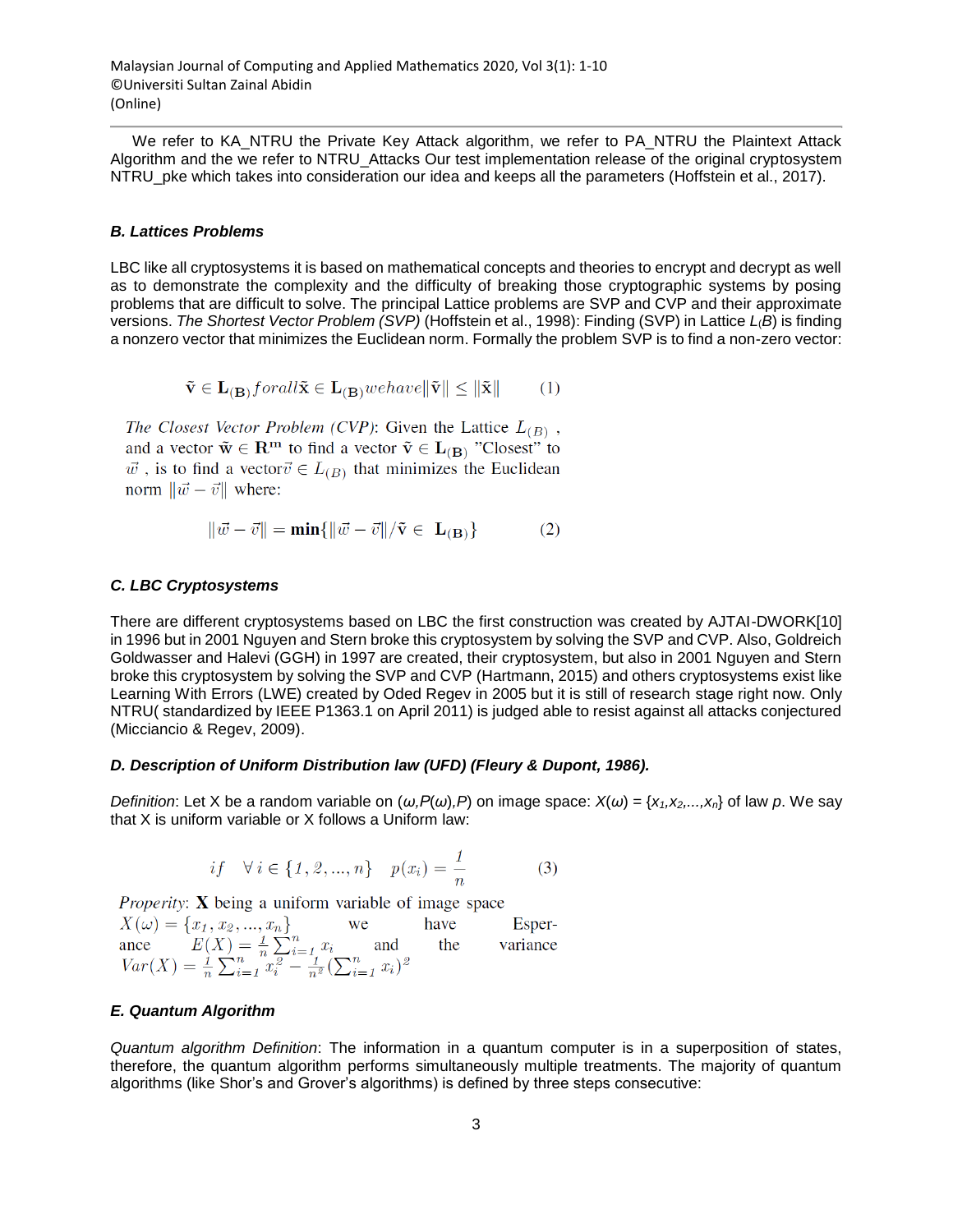1) The creation of a configuration in which the amplitude of the system is in any of the 2<sup>n</sup> basic states of the system are equals;

2) The Walsh-Hadamard transformation operations (is an example of a generalized class of a Fourier transform); transform *N* qubits initialized with (|*0 >*) into a superposition of all *2 <sup>n</sup>*orthogonal states expressed in the base ( $|0 \rangle$  |1 >) with equal weighting (Williams, 2011).

3) The selective rotation of different states. When a classical algorithm finds an element in a list of *N*  randomly selected elements with a probability of N/2, the quantum algorithm of Grover does so with a probability of *O*(*N1/2*).

### *F. Grover's Algorithm Principle*

1) Problem: Search some solutions in an unstructured database ;

2) Classical: Essential problem N entries —¿ in average *N/2* tests;

3) Quantum Grover' algorithm: *O*(*N1/2*) In general can speed up all classical algorithms using a search heuristic.

4) Formulation of the problem: *N* elements indexed from *0* to *N-1*,*N* = *2 n* |*U >x* search register elements repertories via their index;

The search problem admits M solutions (For more detail the reader can see (Williams, 2011)).

## **RELATED WORKS**

Many cryptanalysis works are performed, their principal goal was to check the robustness of the Lattices cryptosystems. Others works exist for cryptosystems analysis like cold boot attack and side-channel attack as we are going to describe them in this section.

The best tools used to prove the security and the efficiency of an LBC is Hybrid Attack combined with Lattice reduction attack with LLL(Lenstra, Lenstra, Lovasz) and BKZ2 (Blockwise-Korkine-Zolotarev) and Meet-in-The-Middle attack(MIM) developed by (Odlgzko) (Vredendaal, 2016).

In the NIST-2018 benchmarking realized by Albrecht et al. the authors claim that NTRUencrypt (Albrecht et al., 2018) warrant 198-bit security level against quantum attack and more than 256 bits of classical security.

### *A. Lattice Reduction*

The reduction of Lattice Basis is very important, and the SVP or CVP will be easier to solve with a reduced Basis. The most reduction algorithms used to solve those Lattices problems are the LLL algorithm, BKZ.

*LLL : Lestro-Lenstra-Lovasz Algorithm:*The role of the LLL algorithm is to transform a Bad Basis  $B = (\vec{e}_1,...,\vec{e}_n)$  to a Good Basis  $G = (\vec{u}_1,...,\vec{u}_n)$  of a Lattice  $L_{(B)} \subset \mathbb{R}^n$ . It allows approximating the smallest vector in polynomial times. This can provide a partially satisfactory answer to the problems Lattices SVP and CVP on which the security of the Lattices cryptosystems is based on (Peikert, 2017).

Definition: The basis of a Lattice is said to be reduced by the LLL algorithm if it is obtained by the Gram-Schmidt algorithm and satisfies the following two properties:

$$
\forall 1 \le i \le n, j < i \quad |\lambda_{i,j}| \le \frac{1}{2} \quad |\lambda_{i,j}| = \frac{|\vec{e_i} \cdot \vec{u_j}|}{\|\vec{u_j}\|^2} \tag{4}
$$
\n
$$
\forall 1 \le i \le n \quad \delta \cdot \|\vec{u_i}\|^2 \le \|\lambda_{i+1j}\vec{u_i} + \vec{u_{i+1}}\|^2 \quad \delta \in [\frac{1}{4}, 1] \tag{5}
$$

*BKZ Algorithm:* The main goal of BKZ is to output a BKZreduced basis  $G_{bkg} = (\vec{u}_1, ..., \vec{u}_n)$  with block size *B*<sub>[*i,min*(*j*+*β*−*1,n*)], with *β* ≥ 2 and factor *ε* > 0 from reduced LLL-reduced basis. *B*<sub>[*i,min*(*j*+*β*−*1,n*)] is obtained by iteration</sub></sub> reduction for  $j = 1$  to n, until finding the block with the SVP in the projected lattice. For more detail of this algorithm, see the Yuanmi Chen et.al work (Chen & Nguyen, 2011).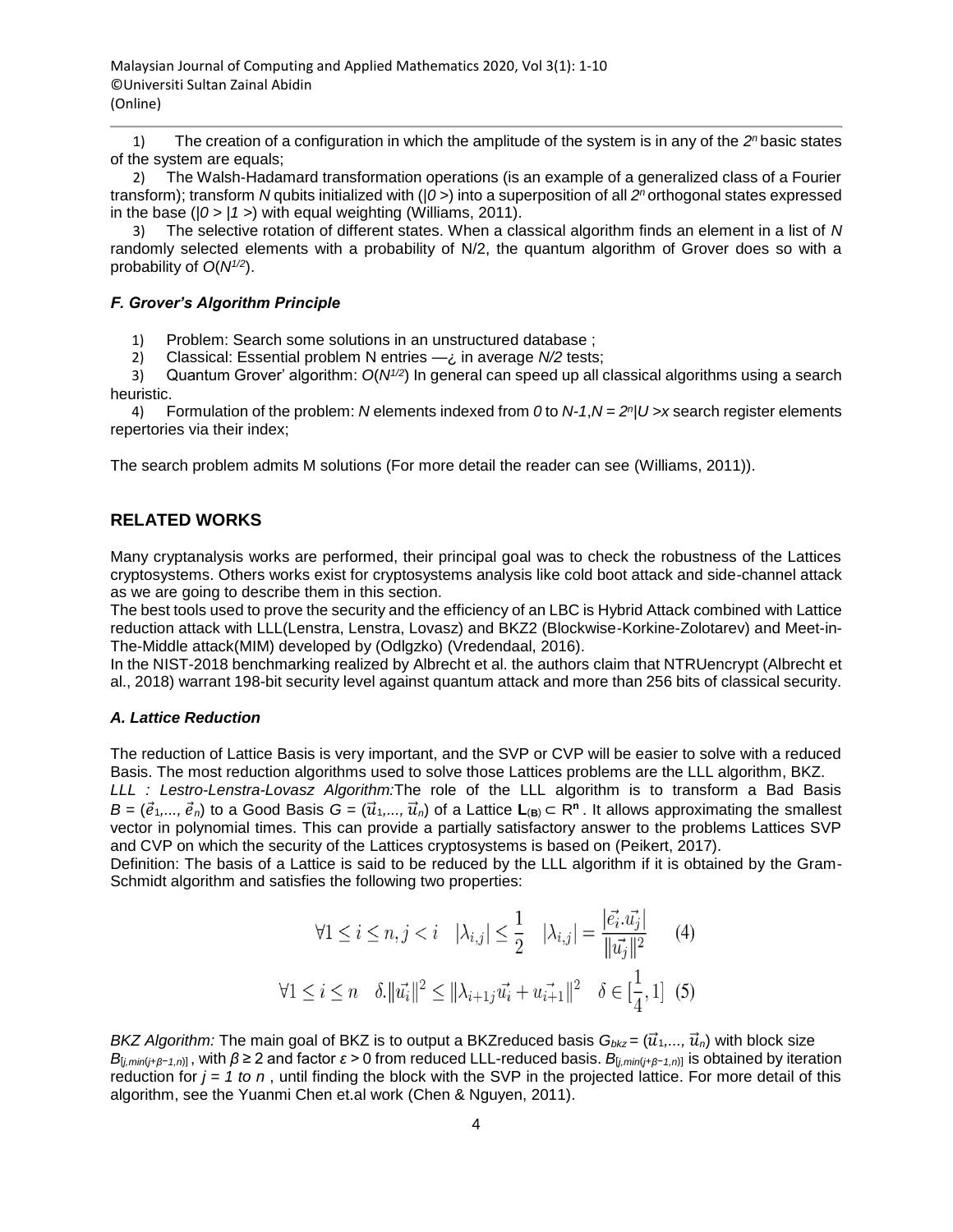#### *B. Meet-in-the-Middle Attack:*

The goal of a general Meet-In-the-Middle attack, is to find specific elements *x,x'* in a search space of which it is known that  $f_1(x) = f_2(x)$  search x, x'values; the unique solution is called the golden collision; Having the private key decomposed into:

 $f = f + f_2$  with  $f_1$ (*deg* =  $\frac{n}{2} - 1$ ) and  $f_2$  (*deg*  $\in [\frac{n}{2}, n - 1]$ )

$$
h = (f_1 + f_2)^{-1} * g \implies f_1 * h = g - f_2 * h \qquad (6)
$$

All rotations of the keys f and g will be a solution to this equation. Search with (almost) equal number of ones; For more description of this attack see the paper Choosing Parameters for NTRUencrypt (Hoffstein, 2017).

### *C. Cold Boot Attack:*

This attack is firstly described by Albrecht (2018). This attack consists of the fact that bits in RAM save their value for some time after power is cut, to explore this and retain a *p0 = 1%* bit-flip, the memory must have a cold temperature at about *(-50 C°)* to retain bits for *10mn* after computer power down. Halderman et al. also noted that " bit-flip rates as low as  $p0 = 0.17\%$  are possible when liquid nitrogen is used for cooling".

### *D. Side-channel Attack:*

The work realized by Zhe Liu et al. (2017) and the work realized by El Mrabet (2010), explain the sidechannel attack allows the attacker to find the private keys, with the measurement of the times performing and energy consumption, or current intensity by intercepting their variations. To prevent this attack, it is possible to add fictive operations for redressing (correlation of power) consumption. The main idea is to find witch fictive operation to add in each cryptographic function

## **NTRUENCRYPT**

### *A. Overview of NTRU*

It was created in 1996 by the three mathematicians J. Hofstein J. Pipher and J. H. Silverman and published in 1998. It is the first cryptosystem that is completely LBC. Its domain of computation is the ring of the polynomials *mathbf*  $R_q = Zq[X]/(X^N - 1)$  where N is a prime number.

The major advantages of using a ring structure are a relatively smaller key size and faster speed that can be achieved. NTRU consists of two protocols the NTRUEncrypt Protocol and the NTRUSign Signature Protocol. NTRU was considered reliable, by the IEEE P1363.1 standard and in April 2011 NTRUEncrypt was accepted in the X9.98 standard. In terms of security, NTRU was resisted for 20 years of cryptanalysis. Its low memory consumption allows us to use it for applications such as mobile devices or smart cards.

#### *B. NTRU schemes submitted to the NIST competition*

The NTRUencrypt team (Chen et al., 2011) submitted four schemes:

1) NTRU pke and NTRU kem with the sequence parameters is  ${N} = 443$ ,  $q = 2048$ ,  $p = 3$ ,  $d = 143$  and  ${N} = 743, q = 2048, p = 3, d = 247$ , for those schemes, all the polynomials are sampled according to a Uniform Distribution (UFD) with the polynomial coefficients are in {-1,0,1}.

ss-NTRU\_pke and ss-NTRU \_kem releases with the sequence parameter  $\{N = 1024, q =$ 1073750017*,p* = 2*,σ* = 724} where *σ* is the standard deviation, and for those schemes, all the polynomials are sampled according to Discrete Gaussian distribution (DGD) or Deterministic Discrete Gaussian Distribution (DDGD).

### *C. NTRU\_pke Description*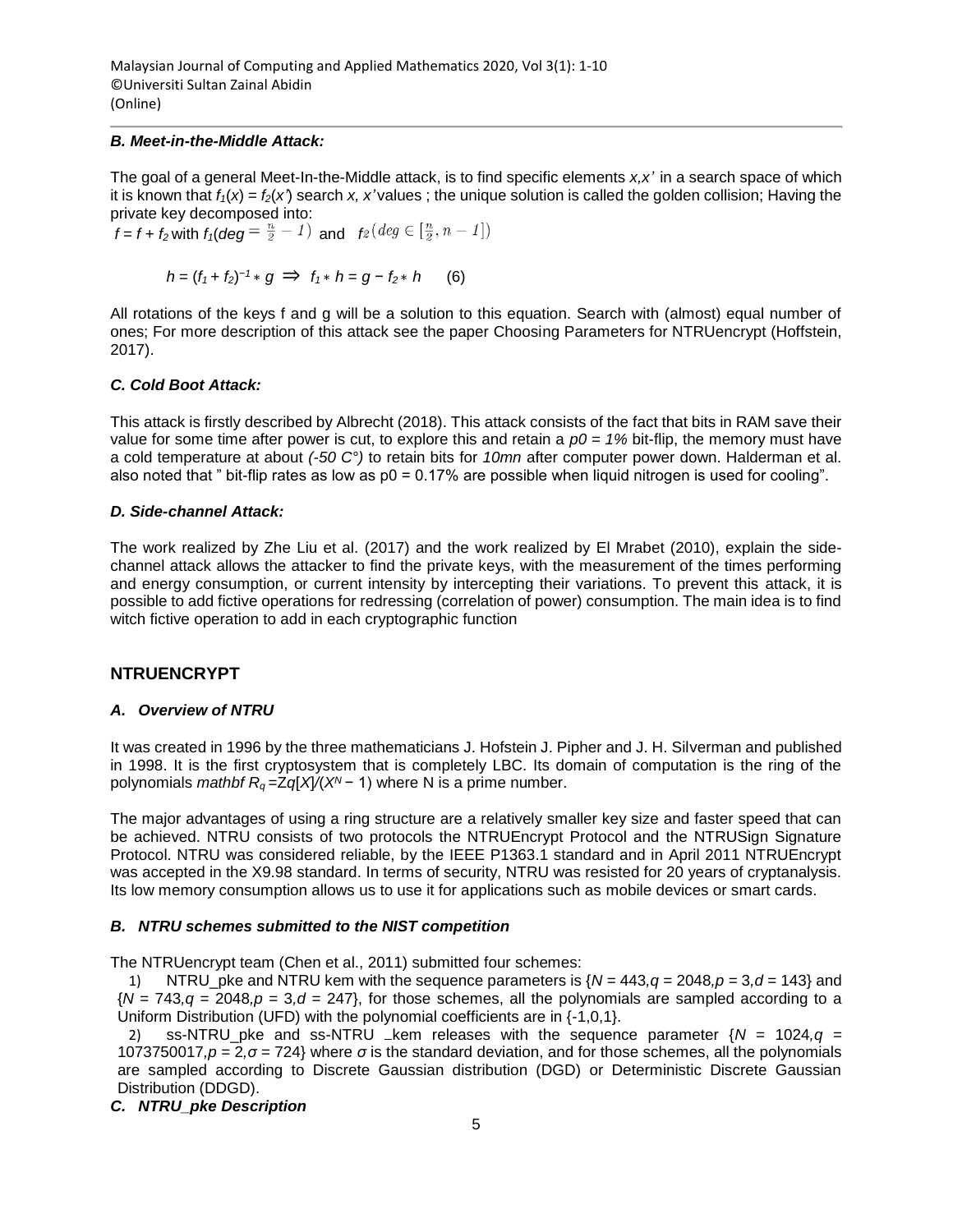Our work focused and concern only the NTRU\_pke schemes with the parameters set warrant quantum security level 84 bits and 159 bits claimed by NIST. To explain more clearly our purpose and presenting easily our work, we are going to describe the principal cryptographic functions of NTRU\_pke cryptosystem. For more detail, the reader can see the authors¨ original document available in the NIST competition web site.

*a. Parameters:* : As described in Chen et al. (2011) The domain of NTRU\_pke is the quotient Ring with: **R** =Z[*X*]*/*(*X<sup>N</sup>*− 1) and **Rq** =Z*q*[*X*]*/*(*X<sup>N</sup>*−1). These schemes require a function that generates the trinary polynomials according to a Uniform Distribution (UFD) with *seed* sampled with Salsa20 based pseudo-random number, the authors state that Salsa20 is 5 times faster than AES. We note that NTRU\_pke takes the private key *F* in the form  $F = p * f + 1$  [16]. This form allows us to avoid to calculate the inverse of *f mod p* because  $F = p * f + 1$  (mod  $p = 1$ . For the actual parameters the reader can see Hoffstein et al., (2017).

## *D. NTRU\_pke Algorithms*

a) Algorithm 1: Keys Generation: .

**Input**: the sequence parameters  $\{N, q, p, d\}$  and seed.

1)  $f, g \leftarrow \text{sampleUFD}(\text{seed})$ ; as Trinary Polynomials;

2)  $F \leftarrow p^*f+1$ ;

3)  $F_q \leftarrow inverse(F) \mod q;$ 

4)  $h \leftarrow g * F_q \pmod{q};$ 

**Output:** the public key  $h$  and the private key  $F$  and seed.

b) Algorithm 2: Encryption : .

**Input:** The public key  $h$ , the message with its length  $msg, len$ , and the seed.

1)  $M \leftarrow \text{choosing } \in \{-1, 0, 1\}$ ; 

- 3)  $e \leftarrow \text{sample}(\text{eseed})$ ;
- 4)  $c \leftarrow p * r * h + m \pmod{q}$ ;

**Output:** The ciphertext c.

 $c)$  Algorithm 3: Decryption : .

**Input:** The private key  $F$  and the ciphertext  $c$ .

1)  $M \leftarrow F * c \pmod{q}$ ;

- 2)  $M \leftarrow l$ ift  $M \in \{\frac{-q}{2}, \frac{q}{2}\};$
- 3)  $M \leftarrow M \pmod{p}$

**Output:** the message  $M$ .

## **OUR CONTRIBUTION**

As we described before in the abstract and the introduction sections, our quantum attacks algorithms KA\_NTRU and KA\_NTRU aims to break the NTRU\_pke cryptosystem by finding respectively, the private key and the plaintext. An attacker with a quantum computer can use our algorithms by sampling simultaneously the polynomial coefficients respectively, of *f* and of *r* until breaking the system. We describe both algorithms as follow: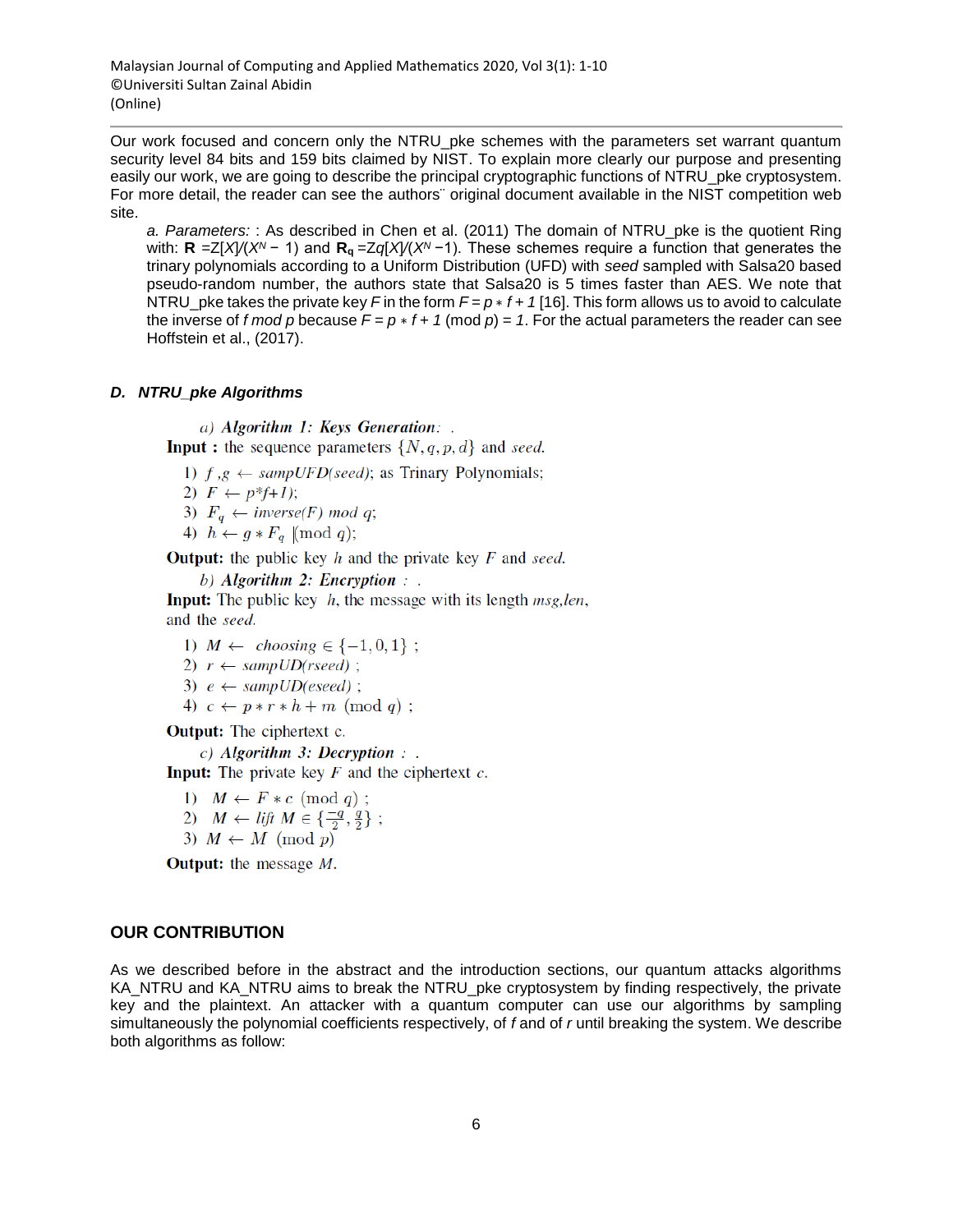### *A. Our Attacks Algorithms description*

#### *a) Algorithm 4: KA\_NTRU :* . Input: the public key *h*, the modulus *q*, and *n*

 $1)$  Repeat : 2)  $f' \leftarrow \text{sample}(\text{seed})$ ; 3)  $F' \leftarrow p^*f'+1);$ 4)  $g' \leftarrow F' * h \pmod{q}$ ; 5) if  $g'_i = q - 1 \rightarrow g'_i = -1$ ;<br>
6) Until :  $g' \in \{-1, 0, 1\}$ ; **Output**:  $f = f'$  and  $g = g'$ .

**Comment**: For the algorithm.4 KA \_NTRU the attacker samples simultaneously the polynomial coefficients of *f'* (line 2) and computes  $g' = F * h$  (mod *q*) (line 4) until the coefficients of *g'* are in {-1,0,1} (line 6) then he finds the private keys  $f = f^0$  and  $g = g''$ . We note that if a coefficient polynomial equal to  $g - 1$  we must replace it by (-1) as in line 5.

*b) Algorithm 5: PA\_NTRU :* .

**Input**: the public key *c*, the modulus *q*, and *n*.

 $1)$  Repeat : 2)  $r \leftarrow \text{sample}(\text{seed})$ ; 3)  $c' \leftarrow p * r * h \pmod{q};$ 4)  $M' \leftarrow c - c' \pmod{q};$ 5) if  $M'_i = q - 1 \rightarrow M'_i = -1$ ; 6) Until :  $M' \in \{-1, 0, 1\}$ **Output :** The plaintext  $M = M'$ .

**Comment**: the same for the algorithm.5 PA NTRU, the attacker samples simultaneously the polynomial coefficients of *r*(line 2) and computes a polynomial *c'* = *p.r* ∗ *h* (mod *q*) as in line 4 and computes a *M'* = *c* − *c'*(mod *q*) (line 5) until the coefficients of polynomials *M'* are in {-1,0,1} as in line 6, then he finds the plaintext *M* = *M'*. We note that if a coefficient polynomial equal to  $q - 1$  we must replace it by (-1) as in line 5.

### *B. Result*

In this subsection, we present the result obtained by using our NTRU\_attacks release implementation. Unfortunately, we haven't a quantum computer, then we are going to try our algorithms in a classical computer with small parameters just for having an idea of the speed performance of both attack algorithms. The algorithms generate trinary polynomials with parameters *d* the number of coefficients in trinary polynomial equal to (1) and equal to (-1) chosen respectively in {2,3,4,5,6} , the dimension *n* chosen respectively in  $\{7,11,13,17,19\}$  and we chose also small modulus  $q = 127$ . In the table1 we give the cost of the KA\_NTRU attack to find the private keys and in the table2 we give the cost of PA\_NTRU attack to find the plaintext.

TABLE 1. Cost of KA \_NTRU attack against NTRU \_PKE

| Attacks            | $n: \prime$ | n:         | n: F |           | n:1 |
|--------------------|-------------|------------|------|-----------|-----|
| Times(ms)          |             | ഹ<br>1.J   | ി റാ | 105<br>າດ |     |
| <b>D</b> perations | Э4          | ு∩∍<br>າ ຂ | ∩ാ   | ъo        | 1∩⊾ |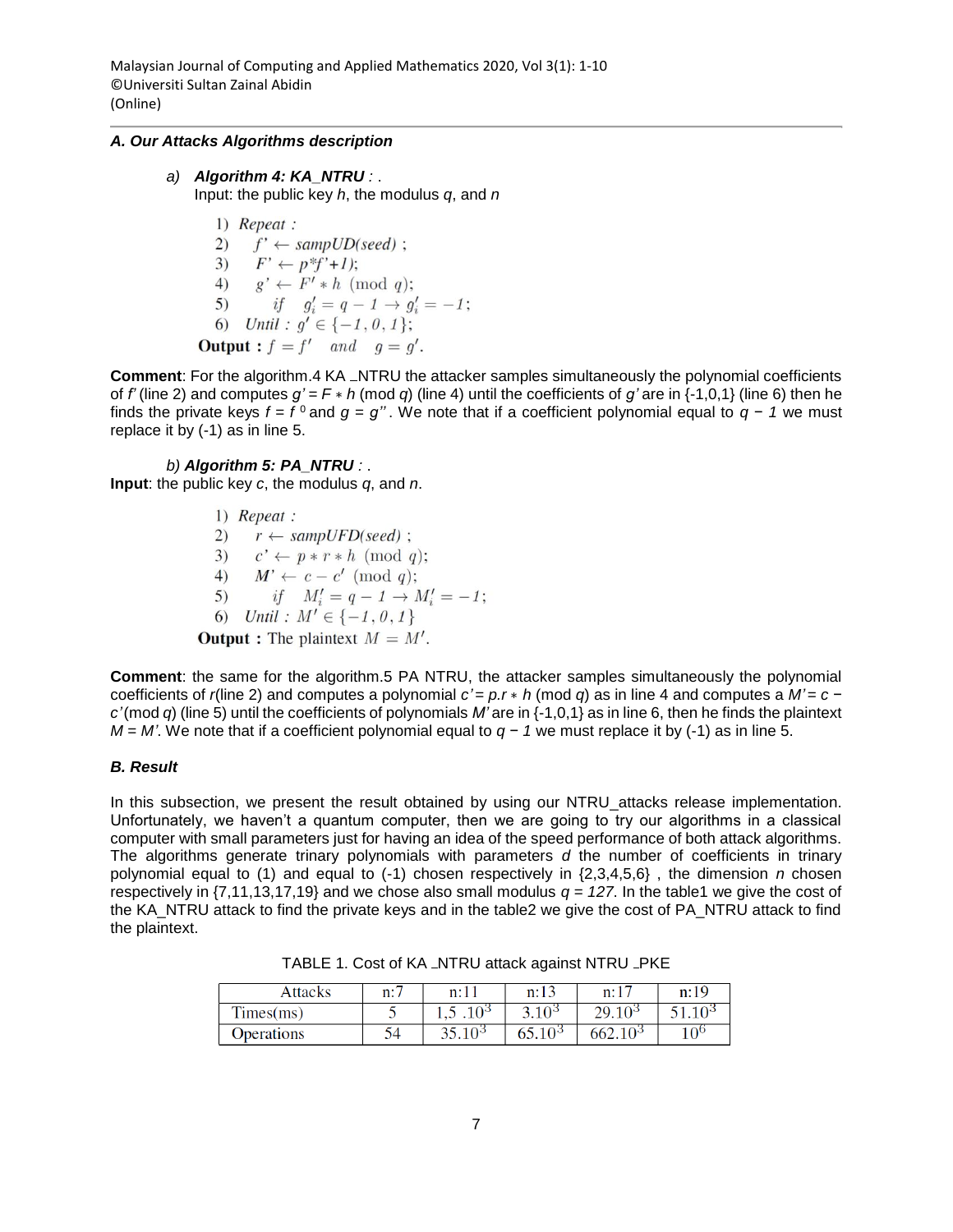| Attacks    | n:7 | n:11 | $\mathfrak{n}$ : 1. | $n:1^-$     | n:19 |
|------------|-----|------|---------------------|-------------|------|
| Times(ms)  | 46  | 69   | ി റാ                | 1 A 3<br>ΩO |      |
| Operations | 346 | 690  | 10 <sup>3</sup>     |             | 100  |

TABLE 2. Cost of PA\_NTRU attack against NTRU\_PKE

### **IMPLEMENTATIONS**

Our implementation of KA\_NTRU algorithm and PA\_NTRU algorithm and ours NTRU Attacks were implemented on C++ and performed in PC-TOSHIBA –Satellite, Processor Intel, Core™i7 -2630QM CPU, 2GHz, RAM 8 GO, under environment Windows 7-32 bits and

Dev-C++ 4.9.9.2.

For NTRU Attacks we keep all the parameters and the reference implementation functions of NTRU pke, with few modifications. , specially we re-used the reference implementation of " *void trinary poly gen(rr,d,n);*  " function for sampUFD as described in the algorithms.

For the polynomials multiplication we not used the **Karashuba** algorithm as in NTRU\_pke release submitted to NIST, we used our own polynomials multiplication *XKwarizm* algorithm in the ring **Rq** =Z*q*[*X*]*/*(*X<sup>N</sup>*−1), in our paper under title New Multiplication Algorithm +600% faster than NTT algorithm when applied to NTRU1024 submitted to Journal of Cryptographic Engineering on mars-2019 "unpublished" (Azizi et al, (2019), the reader can see the *XKwarizm* algorithm in [Appendix A]. For testing the KA\_NTRU and PA\_NTRU attacks algorithms, we integrate their implementation functions in NTRU Attacks as follow:

• The program performs the keys generation function and encryption function and checks the decryption function;

• The *KA NTRU(.)* function receives the public key *h* and returns the private keys *f, g*;

• The *PA NTRU(.)* function receives the ciphertext *c* and returns the plain text *m*.

Note: All source implementations of those attacks are available into the website at : [Sources Code](https://drive.google.com/open?id=12sG3-KXnAoJ2fDA0fbPXlry66l99iifI) or the reader can contact us at: *e.laaji@ump.ac.ma*.

## **CONCLUSION**

•

The evolution in quantum computer science is very fast, whereas the choice of PQcryptosystem for standardization is in the NIST process, to prepare for a smooth migration of classical cryptosystems to postquantum cryptosystems. We are not sure that some cryptosystems submitted will be resistant against quantum attacks. It is possible to modeling our algorithm attacks and apply them to some others Latticebased submissions to NIST inspired from original NTRU schemes like NTRUprime (Bernstein et al, 2016) or R-LWE (Ring Learning With Error) schemes like NewHope (Alkim, 2015). For example, to apply **KA\_NTRU** Attack to NTRUprime, the attacker can generate simultaneously a polynomial *f* and computing  $3 * h * f = g \pmod{q}$  until the coefficients of *g* are in  $\{-1,0,1\}$ .

The same for New Hope implementation, the hardness assumption is defined by: " Having  $b = a * s + e$ , it is hard to find *s*". Therefore an attacker can sample a polynomial *s* and computes *b* − *as* = *e* (mod *q*) until the polynomial coefficients of *e* are in{0,1} or in{0,1,2,3 } according to the choice of error area and then return the private key *s*. A lot of researchers in this cryptographic domain said that " only Quantum Cryptography will resist against Quantum Attacks ", but we continue our work on the cryptanalysis and improvement of the post-quantum cryptosystems and we hope to contribute with all cryptographic community to build the strong cryptosystems to save the private life of the person by learning from the best actual practices and innovate new methods.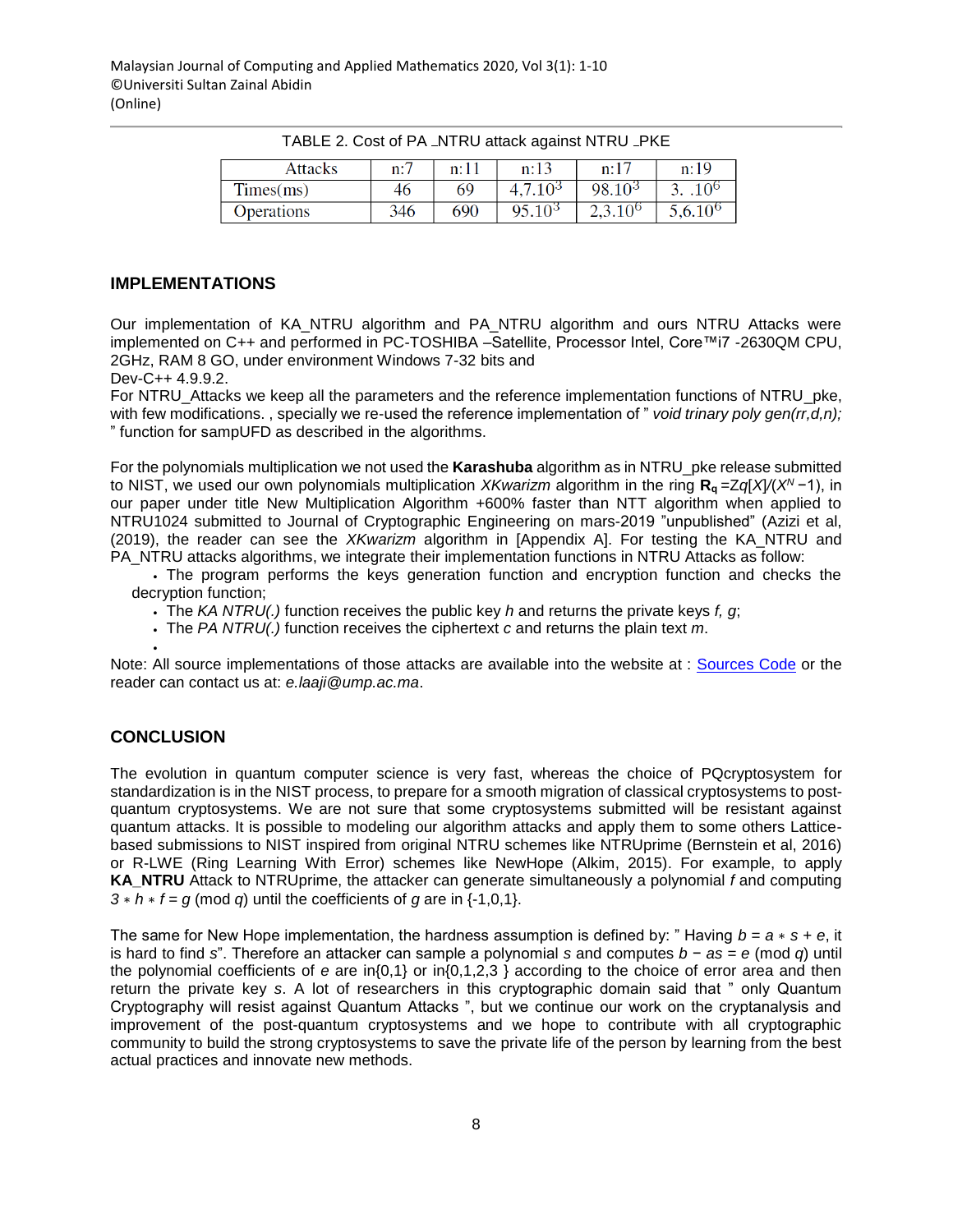### **References**

- Albrecht M R et al. (2018). Cold boot attacks on ring and module LWE Keys under the NTT, Royal Holloway, University of London.
- Albrecht M R et al. (2018). Estimate All the {LWE, NTRU} Schemes!. In: Catalano D., De Prisco R. (eds) Security and Cryptography for Networks. SCN 2018. Lecture Notes in Computer Science, vol 11035. Springer, Cham
- Alkim E. (2015). Post-quantum key exchange-New Hope. Department of Mathematics, Ege University, Turkey-LeoDucas.

Azizi A et al. (2019). New multiplication algorithm +600 % faster than NTT algorithm when applied to NTRU1024–Xkhwarizm. Mohammed First University Morocco.

Bernstein D J et al. (2016). NTRU Prime, Department of Computer Science- University of Illinois at Chicago, Chicago, USA.

Chen L et al. (2016). NISTIR 8105 - Report on post-quantum cryptography, Tone.

Chen C et al. (2011). NIST PQ submission: NTRUencrypt a lattice-based encryption algorithm", Brown University and Onboard security Wilmington USA.

Chen Y, Nguyen P Q. (2011) BKZ 2.0: Better Lattice Security Estimates. In: Lee D.H., Wang X. (eds) Advances in Cryptology – ASIACRYPT 2011. ASIACRYPT 2011. Lecture Notes in Computer Science, vol 7073. Springer, Berlin, Heidelberg

El Mrabet N. (2010). Attaques par canaux caches, Universite de Caen, France. Available at https://www.emse.fr/~nadia.el-mrabet/Presentation/Cours5\_SCA.pdf

Liu Z et al. (2017). FourQ on embedded devices with strong countermeasures against side-channel attacks. University of Waterloo, Canada.

Fleury J –P, Dupont R. (1986). Probabilités, statistiques, programmation linéaire: exercices avec solutions. Paris: Vuibert

Fluhrer S. (2015). Quantum cryptanalysis of NTRU. Cisco systems, Available at https://eprint.iacr.org/2015/676.pdf.

Hartmann M. (2015). Ajtai-Dwork cryptosystem and other cryptosystems based on lattices. Universite de Zurich.

Hoffstein J et al. (1998). An Introduction to Mathematical and Cryptography. Springer.

Hoffstein J et al. (2017). Choosing Parameters for NTRUEncrypt. In: Handschuh H. (eds) Topics in Cryptology – CT-RSA 2017. CT-RSA 2017. Lecture Notes in Computer Science, vol 10159. Springer, Cham.

Micciancio D, Regev O. (2009) Lattice-based Cryptography. In: Bernstein D.J., Buchmann J., Dahmen E. (eds) Post-Quantum Cryptography. Springer, Berlin, Heidelberg

Peikert C. (2014). Lattice cryptography for the Internet. Available at https://web.eecs.umich.edu/~cpeikert/pubs/suite.pdf

Vredendaal C V. (2014). Available at http:photon.physnet.unihamburg.defileadminuser uploadILP.

Vredendaal C V. (2016). Reduced memory meet-in-the-middle attack against the NTRU private key. Available at https://eprint.iacr.org/2016/177.pdf

Wiliams P W. (2011). Explorations in Quantum Computing, 2<sup>nd</sup> edition, Springer.